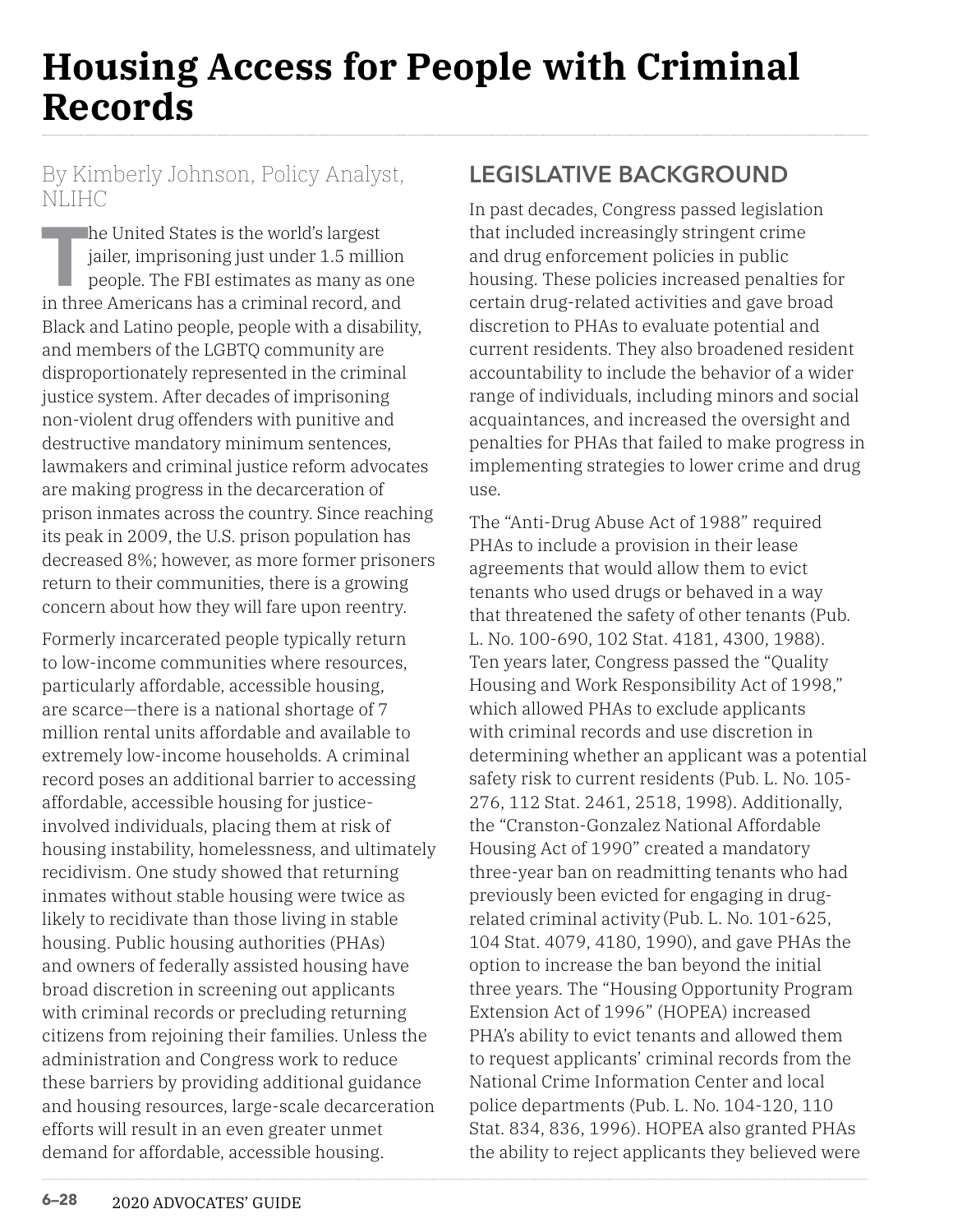abusing drugs or alcohol or whose history of drug or alcohol use could pose a potential risk to the health and safety of current residents.

### **MANDATORY SCREENING POLICIES**

Although PHAs have broad discretion in evaluating current and prospective tenants, there are several federal admissions policies that all PHAs and project owners are required to follow. However, these policies merely act as a floor that many PHAs supplement with additional screening policies. Under federal law and regulation, PHAs and project owners must impose a permanent admission ban when a household includes a person who is required to register as a sex offender for life [42 U.S.C. § 13663(a) (2015); 24 C.F.R. §§ 960.204(a) (4), 982.553(a)(2), 2012]. Additionally, PHAs must impose a permanent admission ban or permanently terminate a household's tenancy when a household member has been convicted of manufacturing methamphetamine on federally assisted property [42 U.S.C. § 1437f(n) (2015); 24 C.F.R. §§ 960.204(a)(3), 982.553(a)(1)(ii)(C), 2012].

PHAs and project owners are also required to prohibit admitting a household for three years if a household member has been evicted from federally assisted housing for drug-related criminal activity [42 U.S.C. §13661(a) (2015); 24 C.F.R. §§ 960.204(a)(1), 982.553 (a)(1)(i), 2012]. However, the PHA or project owner has discretion to admit the household if it is determined that the member successfully completed drug rehabilitation or the circumstances leading to the eviction no longer exist (e.g., the incarceration or death of the person who committed the drug-related criminal activity). Additionally, households must be denied admission if a member is currently engaged in illegal drug use or alcohol abuse [42 U.S.C. §13661(b) (2015); 24 C.F.R. §§ 960.204(a)(2)(i), 982.553 (a)(1)(ii) (a), 2012]. PHAs and project owners must also prohibit admitting households where the PHA or property owner has reason to believe that a

household member's historical or current abuse of illegal drugs or alcohol "may threaten the health, safety, or right to peaceful enjoyment of the premises by other residents" [42 U.S.C § 13661(b)(1) (2015); 24 C.F.R. §§ 960.204(a)(2)(ii), 982.553(a)(1)(ii)(B) (2012)].

These policies, along with whatever additional screening criteria a PHA or project owner may develop, are contained in the housing provider's written admissions policy and grant housing providers broad discretion in screening out tenants with a criminal record. Depending on the program, these written policies are referred to as: admission and continued occupancy policies for public housing, administrative plans for the Housing Choice Voucher program, or tenant selection plans for project-based Section 8 developments.

## **ISSUES**

Much of HUD's guidance on evaluating current and potential tenants is advisory and not mandatory so PHAs and project owners across the country have developed their own criteria, creating additional barriers for people with criminal records and raising fair housing concerns.

One issue that continues to prevent justiceinvolved people from accessing affordable housing arises from PHAs and project-owners using unreasonable lookback periods to evaluate applicants' criminal records. Federal law instructs housing providers to look back in an applicant's history of criminal activity within a "reasonable time," but neither the statute nor HUD explicitly define what constitutes a reasonable time; instead, HUD has provided suggested time limits or best practices for establishing a reasonable lookback time. This lack of formal guidance has allowed a large number of housing providers to establish admissions policies that have no time limit on using a person's criminal history to evaluate their application. Although HUD expects housing providers to define a "reasonable time," some neglect to do so or leave it open ended and, as a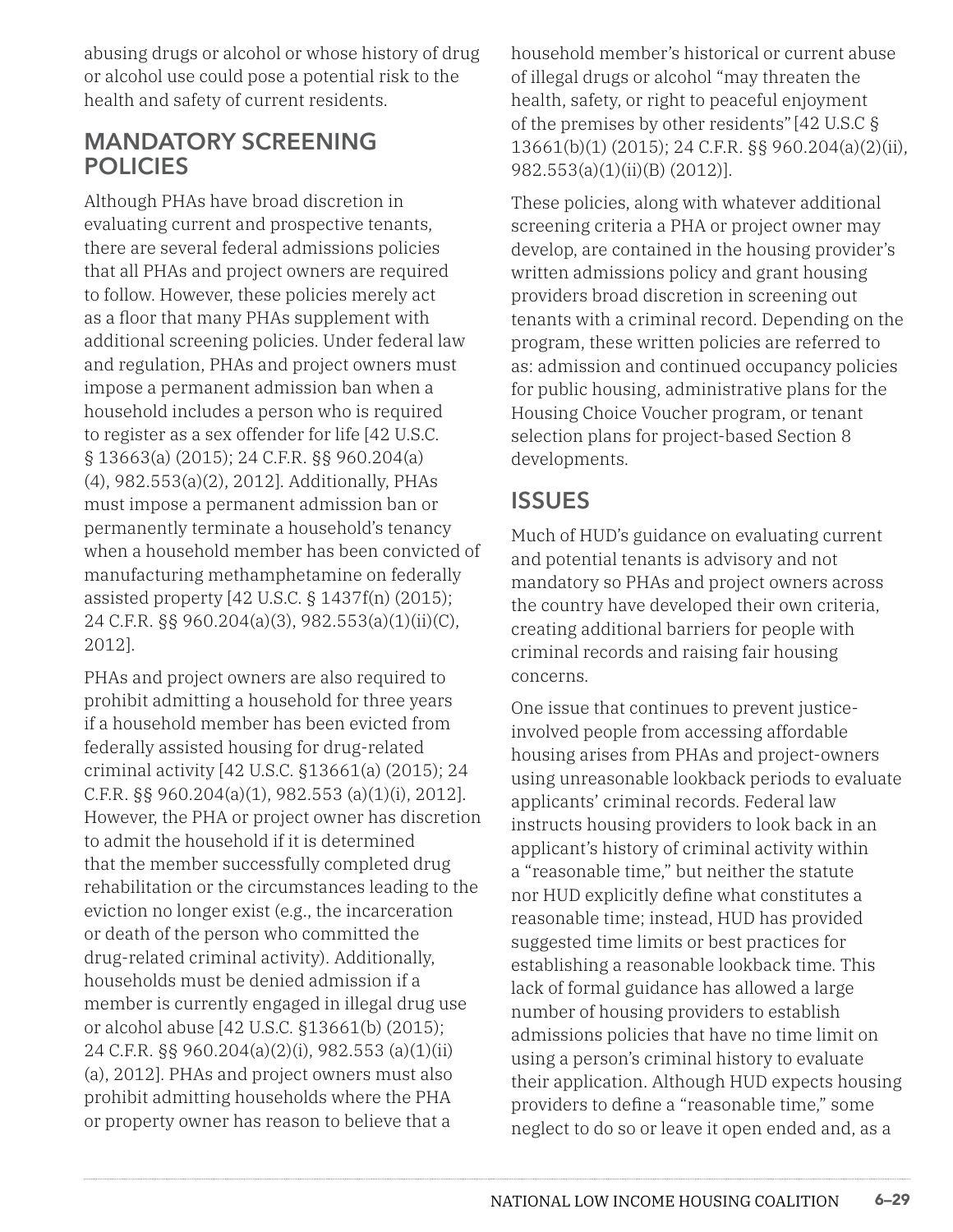result, discourage people with criminal records from applying. Others impose blanket lifetime bans or use overly long lookback periods for particular crimes.

Despite HUD's suggested limit on lookback periods for certain crimes (for example, five years for serious crimes), housing providers routinely look further back into a person's criminal history, sometimes as long as 20 years. HUD has also long held that permanent bans contradict federal policy. Moreover, housing providers often neglect to include what events in a lookback period trigger denial (e.g., the criminal activity itself, a conviction, or release from incarceration), again making it difficult for people with criminal records to determine their eligibility. Until a 2015 HUD guideline banned the use of arrest records in federally assisted housing decisions (Notice PIH 2015-19), a criminal arrest alone could trigger denial even if it did not lead to a subsequent conviction.

Many housing providers utilize overly broad categories of criminal activity that reach beyond HUD's three general categories: drug-related criminal activity; violent criminal activity; and other criminal activity that may threaten the health, safety, or right to peaceful enjoyment of the premises by other residents or anyone residing in the immediate vicinity. By casting such a wide net over almost any felony, which can include shoplifting and jaywalking, housing providers screen out potential tenants to the point that anyone with a criminal record need not apply. As a result, housing providers create a de facto ban on individuals with a criminal record, even if they do not have a policy explicitly barring individuals with a criminal record from being admitted.

Housing providers are increasingly turning to private tenant screening companies to review applicants' criminal records and make recommendations about whether to admit or deny. These companies usually pull criminal records data from public databases that are often incomplete or inaccurate. For example, a jurisdiction might misreport a misdemeanor as a felony or vice-versa, fail to indicate when

a record has been expunged or sealed, or mix up the criminal histories of two people with the same name. Tenant screening companies use the records they gather to make an "up or down" determination as to whether a prospective tenant should be approved for residency. Despite federal law guaranteeing tenants' right to see a copy of their criminal background report, not all housing providers comply. This lack of transparency means applicants are typically left in the dark about the criminal record information used to deny their admission.

Too often, PHAs and project owners ignore or do not provide mechanisms for applicants to present mitigating circumstances to show they do not pose a risk to the community and will be good tenants. PHAs are required by federal law to consider mitigating circumstances during their admissions process, including the time, nature, and extent of the applicant's conduct, as well as the seriousness of the offense. PHAs can also take into consideration actions that indicate future good conduct, such as an applicant successfully completing a drug rehabilitation program. However, PHAs often fail to inform applicants of their right to present evidence or choose to ignore mitigating circumstances when considering an application. For the Housing Choice Voucher program and Section 8 project-based properties, HUD merely encourages housing providers to consider mitigating circumstances rather than requiring them to do so. Some housing providers are reluctant to adopt such a policy, arguing that its subjective nature makes it too hard to apply uniformly and puts them at risk of violating the FHA. Adopting a one-size-fits-all policy that is not narrowly tailored and fails to consider mitigating circumstances may violate the FHA if it has a disparate impact on a protected class of people, including racial minorities.

Returning citizens attempting to reunite with their families living in federally subsidized housing are sometimes barred from doing so or are not permitted to be added to the household's lease. Although HUD has no prohibition on adding returning citizens to a lease, it is widely believed that PHAs and project owners are not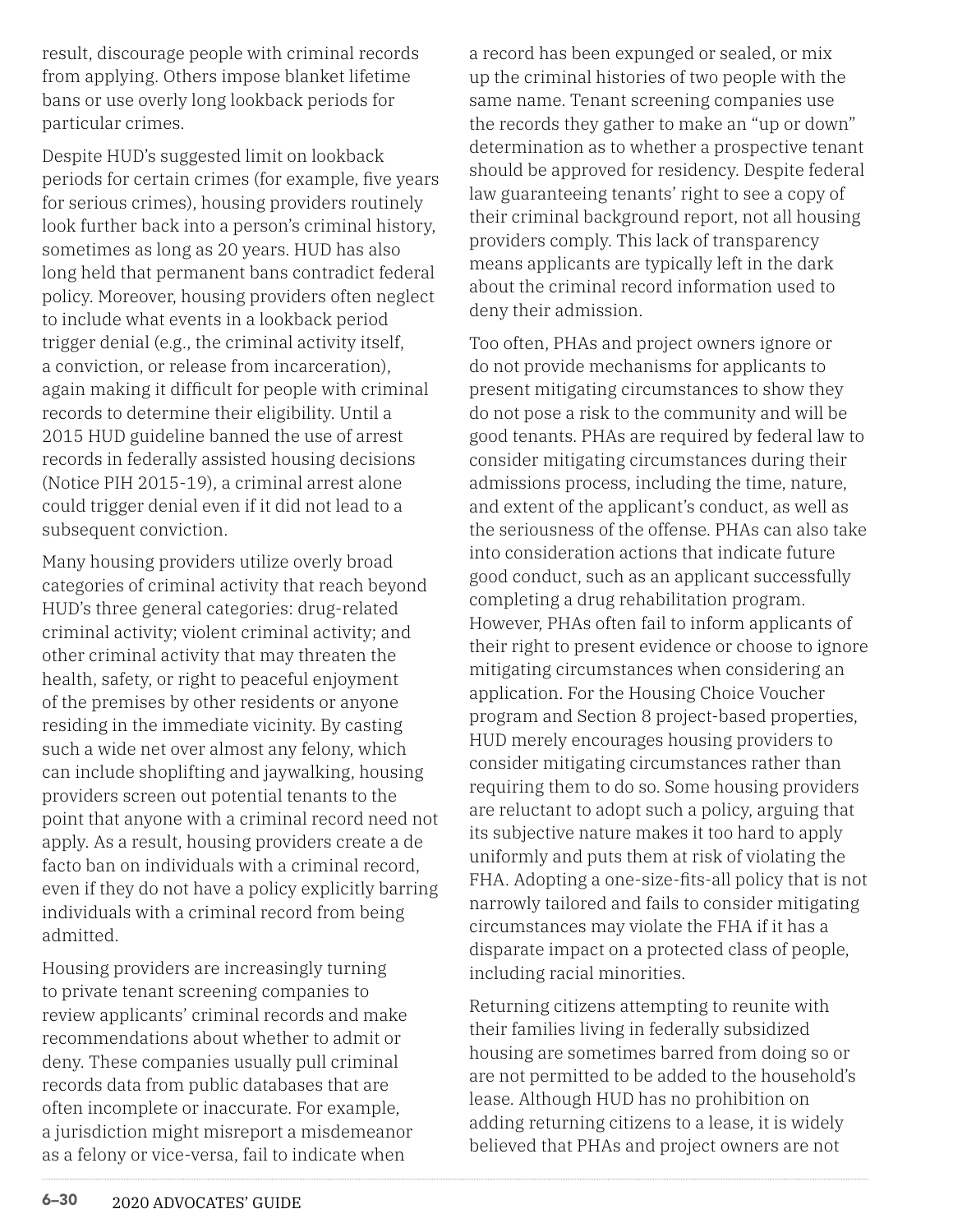permitted to do so. Housing providers' refusal to add returning citizens to a lease places these individuals and their families at risk of losing their housing if something happens to the head of household.

Finally, people with criminal records who have managed to secure a Housing Choice Voucher can run into trouble if they need to transfer their voucher to another jurisdiction. When a household moves from one jurisdiction to another, the receiving PHA might rescreen the household using a more stringent criteria than the one used by the initial PHA. If the receiving PHA determines that the household does not meet its criteria, it will try to terminate assistance. This practice of rescreening prevents justice-involved individuals and their families from being able to move to new areas that offer greater opportunities. In 2015, HUD published a [final rule](https://www.federalregister.gov/documents/2015/08/20/2015-20551/housing-choice-voucher-program-streamlining-the-portability-process) on voucher portability that reiterated PHAs' ability to rescreen families, stating, "[R] eceiving PHAs should be allowed to apply their own screening standards consistently among families in their program and for families moving into their jurisdiction under portability. However, it is important that moving families be informed that they are subject to screening based on the receiving PHA's criteria, and that the receiving PHA's screening criteria may be different than that of the initial PHA."

### **RECENT EFFORTS TO ADDRESS CRIMINAL RECORDS AND HOUSING**

#### **Administrative Efforts**

The Obama administration first took action in helping returning citizens gain access to housing in 2011, when then HUD Secretary Shaun Donovan issued a [letter](https://www.usich.gov/resources/uploads/asset_library/Rentry_letter_from_Donovan_to_PHAs_6-17-11.pdf) to PHA executive directors stating, "[T]his is an Administration that believes in the importance of second chances– the people who have paid their debt to society deserve the opportunity to become productive citizens and caring parents, to set the past aside and embrace the future. Part of that support means helping justice-involved individuals gain access to one of the most fundamental building

blocks of a stable life–a place to live." Secretary Donovan further encouraged PHAs to allow justice-involved people, when appropriate, to live with their families in public housing or the Housing Choice Voucher program and asked that when PHAs screened for criminal records, they "consider all relevant information, including factors which indicate a reasonable probability of favorable future conduct." A year later, Secretary Donovan sent a similar [letter](http://nhlp.org/files/HUD%20Letter%203.14.12.pdf) to owners and agents of HUD-assisted properties.

In 2013, the U.S. Interagency Council on Homelessness (USICH) published a [guidebook](https://www.usich.gov/resources/uploads/asset_library/PHA_Guidebook_Final.pdf) for PHAs that includes best practices and policies to increase access to housing. In the guidebook, USICH notes the relationship between incarceration and homelessness, "as difficulties in reintegrating into the community increase the risk of homelessness for released prisoners, and homelessness increased the risk of reincarceration." Like Secretary Donovan, USICH encourages PHAs to consider individual factors when screening potential tenants with criminal records in order to remove barriers to housing assistance.

In November 2015, then President Barack Obama announced new actions to promote the rehabilitation and reintegration for formerly incarcerated people, including a new \$8.7 million demonstration program to address homelessness and reduce recidivism rates. President Obama also announced that HUD would provide \$1.75 million to aid eligible public housing residents under the age of 25 in expunging or sealing their criminal records under the new Juvenile Reentry Assistance Program.

In conjunction with the announcement, HUD released PIH 2015-19, recognizing the responsibility PHAs and project owners have in ensuring people with a criminal record are not automatically barred from federally subsidized housing. The guidance clarifies the use of arrest records to determine who can live in federally subsidized properties, and notes an individual's arrest record cannot be used as evidence that they have committed a crime, stating "[T]he fact that there has been an arrest for a crime is not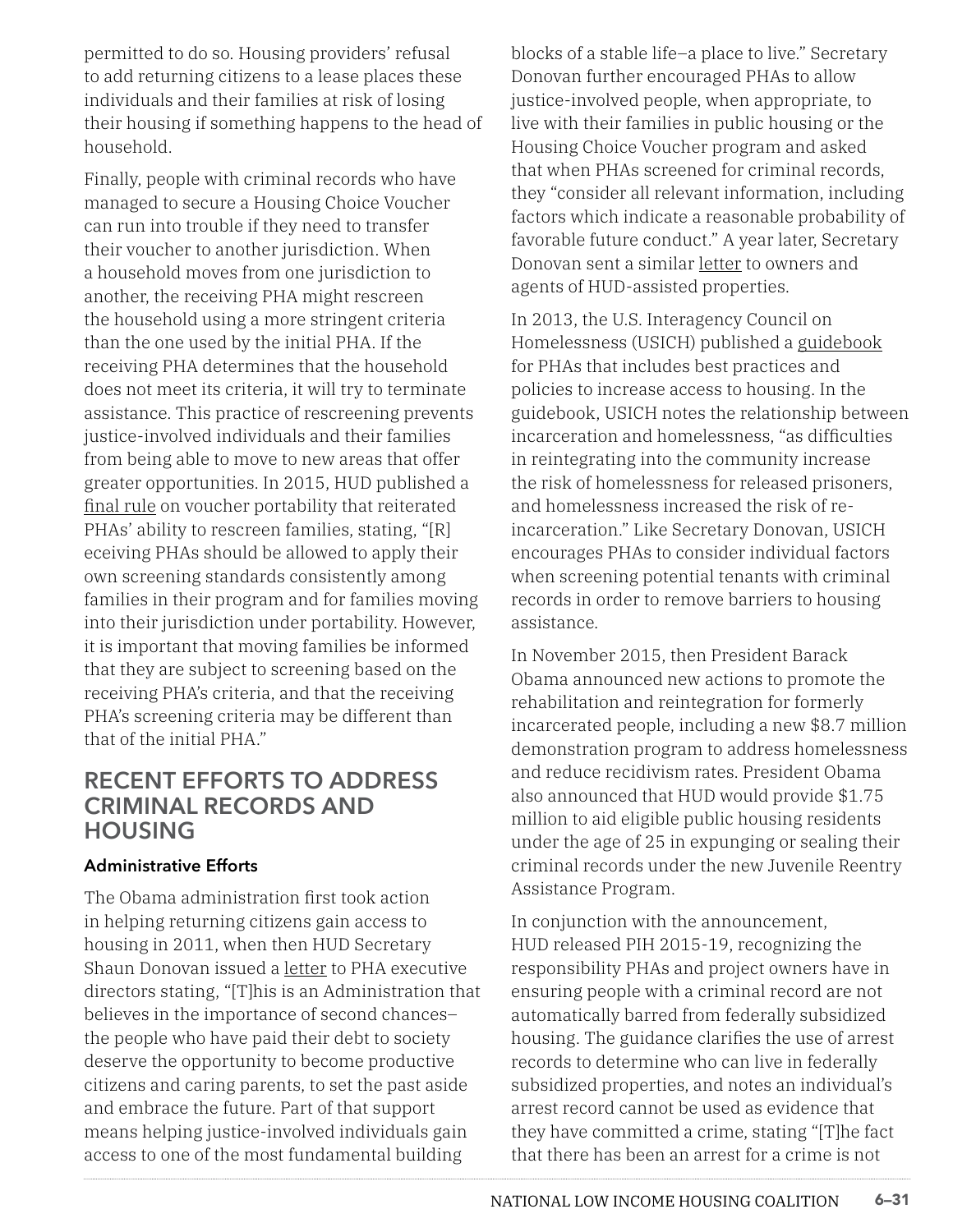a basis for the requisite determination that the relevant individual engaged in criminal activity warranting denial of admission, termination of assistance or eviction."

The guidance also makes clear that HUD does not require PHAs and project owners to adopt or enforce "one strike" policies that deny admission to anyone with a criminal record or that require families to be automatically evicted any time a household member engages in criminal activity in violation of the lease. However, it does not preclude PHAs and owners from utilizing such a policy. Instead, the guidance urges PHAs and owners to exercise discretion before making such a decision and to consider all relevant circumstances, including the seriousness of the crime and the effect an eviction of an entire household would have on family members not involved in the criminal activity. Additionally, the guidance reminds PHAs and property owners of the due process rights of tenants and applicants applying for housing assistance.

In April 2016, HUD issued legal guidance from the Office of General Counsel stating that housing providers, both in the public and private housing market, likely violate the "Fair Housing Act of 1968" when employing blanket policies refusing to rent or renew a lease based on an individual's criminal history since such policies may have a disparate impact on racial minorities. The Fair Housing Act prohibits housing discrimination on the basis of race, color, religion, sex, familial status, national origin or disability while coining these as "protected classes" of people and noting, "Because of widespread racial and ethnic disparities in the U.S. criminal justice system, criminal history-based restrictions on access to housing are likely disproportionately to burden African Americans and Hispanics."

The guidance, known as the "disparate impact rule," states that when a housing provider's seemingly neutral policy or practice has a discriminatory effect, such as restricting access to housing on the basis of criminal history, which has a disparate impact on individuals of a particular race, national origin, or other protected class, the policy or practice is unlawful under the

Fair Housing Act if it is not necessary to serve a substantial, legitimate, nondiscriminatory interest of the housing provider, or if the interest could be served by another practice that has a less discriminatory effect.

Some landlords and property managers assert the reason they have blanket criminal history policies is to protect other residents and the property. HUD's 2016 disparate impact guidance declares that "bald assertions based on generalization or stereotype that any individual with an arrest or conviction record poses a greater risk than those without such records are not sufficient." Landlords and property managers must be able to prove through reliable evidence that blanket policies assist in protecting residents and property.

The guidance also states that a housing provider with a policy that excludes people because of a prior arrest without conviction cannot satisfy its burden of showing the policy is necessary to achieve a "substantial, legitimate, nondiscriminatory interest," since an arrest is not a reliable basis upon which to assess an applicant's potential risk to residents or property. When a person has been convicted, the policy must be applied on a case-by-case basis considering the nature and severity of the conviction, what the individual has done since conviction, and how long ago the conviction took place.

In addition, the guidance discusses how a housing provider may violate the Fair Housing Act if the provider intentionally discriminates when using criminal history information in evaluating applicants and tenants, "which occurs when the provider treats an applicant or renter differently because of race, national origin or another protected characteristic. In these cases, the housing provider's use of criminal records or other criminal history information as a pretext for unequal treatment of individuals because of race, national origin or other protected characteristics is no different from the discriminatory application of any other rental or purchase criteria."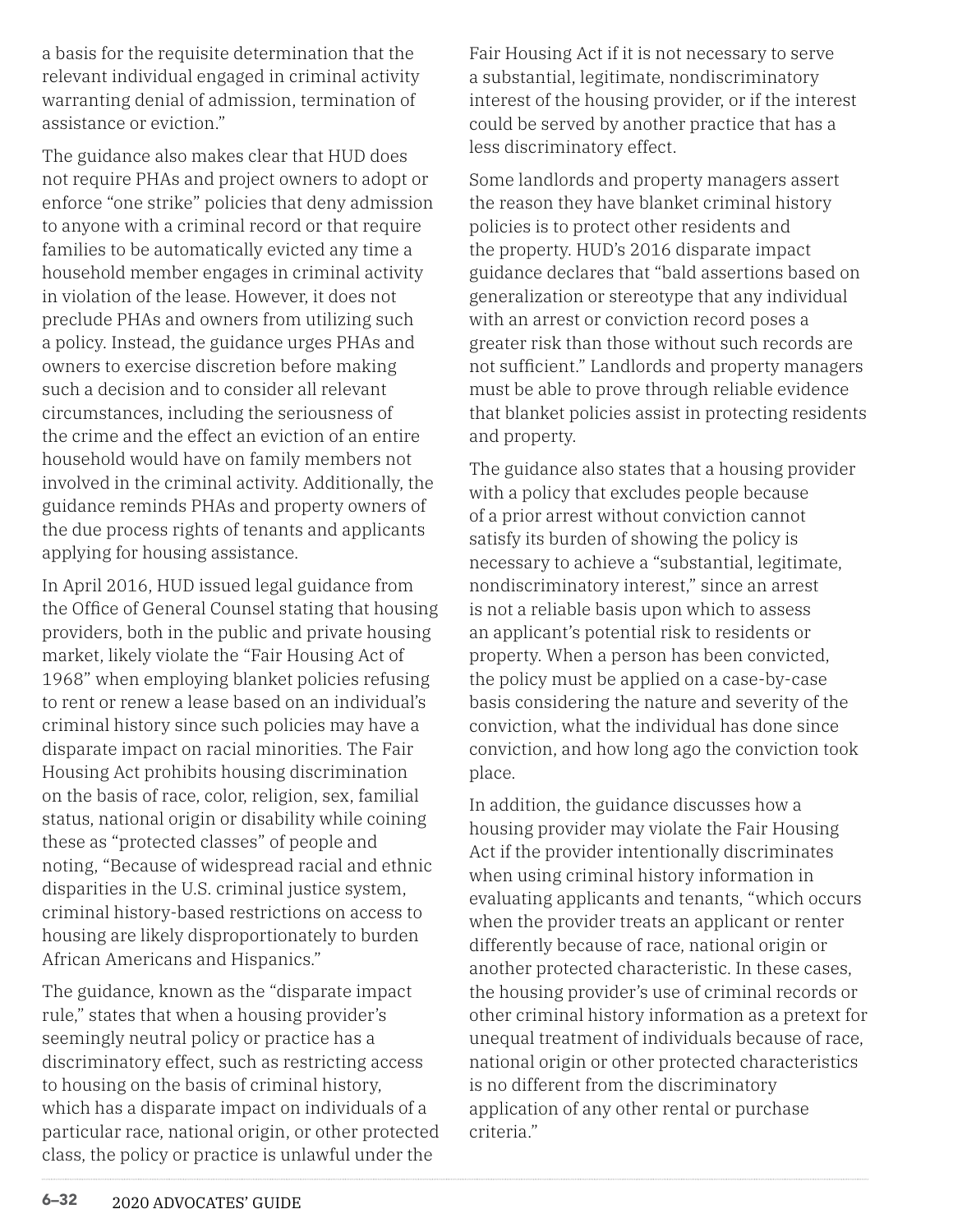In August 2019, the Trump Administration proposed changes to HUD's disparate impact rule that would make it more difficult to challenge a housing provider's discriminatory policies. Under the rule's 2016 guidelines, bringing a disparate impact claim requires a three-part "burden-shifting" standard that begins with a plaintiff, usually the target of a discriminatory policy, showing a policy or practice causes (or will likely cause) a discriminatory effect. Next, the burden shifts to the defendant, usually a housing provider, to prove that the policy or practice is necessary to achieve a legitimate, nondiscriminatory interest. Finally, if the defendant can prove the policy is necessary, the burden shifts back to the plaintiff who must then prove that the defendant's interest can be achieved through another policy or practice that has a less discriminatory effect.

Under the Trump administration's proposed revisions, the burden of proof shifts entirely to the plaintiff, who would be required to show that the policy or practice under question is "arbitrary, artificial, and unnecessary" to achieve a valid interest. They must then establish a "robust causal link" between the policy or practice and its disparate impact on members of a protected class and show that the disparate impact has a significant negative impact. Finally, plaintiffs must show that the disparate impact is directly linked to adverse outcomes for members of a protected class. The rule would also allow defendants to cite financial gain as a valid reason for imposing a discriminatory policy or practice. The Office of Information and Regulatory Affairs projects that the final disparate impact rule will be released in April 2020.

#### **Efforts in Congress**

In December 2018, Congress passed, and President Trump signed into law, the bipartisan "First Step Act" (P.L. 115-391), which rolls back mandatory minimum sentences in certain circumstances and expands on "good time credits" for well-behaved prisoners looking to shorten their sentences. While advocates acknowledged the bill was not perfect, they agreed it was a modest step forward for

comprehensive criminal justice reform. The bill also included the "Second Chance Reauthorization Act" that supports state, local, and tribal governments and nonprofit organizations in their work to reduce recidivism and improve outcomes for people returning from incarceration. Second Chance grants support a variety of reentry services, including housing, job training, education, mentoring, and mental health treatment. The "Second Chance Reauthorization Act" expands opportunities for community-based nonprofits to apply for grants to develop support programs, such as housing, and drug treatment programs. It also requires coordination among multiple federal agencies (including HUD), state and local governments, and service providers on federal programs and policies related to reentry.

While the "First Step Act" authorizes \$75 million per year over five years to carry out the reforms, grants, and programs the bill establishes, the Trump administration's budget request for fiscal year (FY) 2020 appropriated only \$14 million for "First Step Act" implementation. The president's budget request is just that—a request—and has no bearing on how much programs are ultimately appropriated. However, it does signal the administration's priorities, and significantly underfunding the "First Step Act" has led criminal justice reform advocates to question the Trump administration's sincerity in implementing meaningful criminal justice reform measures. Both the House and Senate FY20 appropriations bills would fully fund "First Step Act" implementation at the authorized amount.

In July 2019, Representative Alexandria Ocasio-Cortez (D-NY) and Senator Kamala Harris (D-CA) introduced legislation to ensure that people with criminal records have access to federally assisted housing. The "Fair Chance at Housing Act" would ban "one-strike" and "no-fault" eviction policies, demand higher standards of evidence to reject an applicant on the basis of their criminal record, and mandate an individualized review processes that takes into account both the totality of circumstances surrounding a criminal offense and any mitigating evidence provided by a